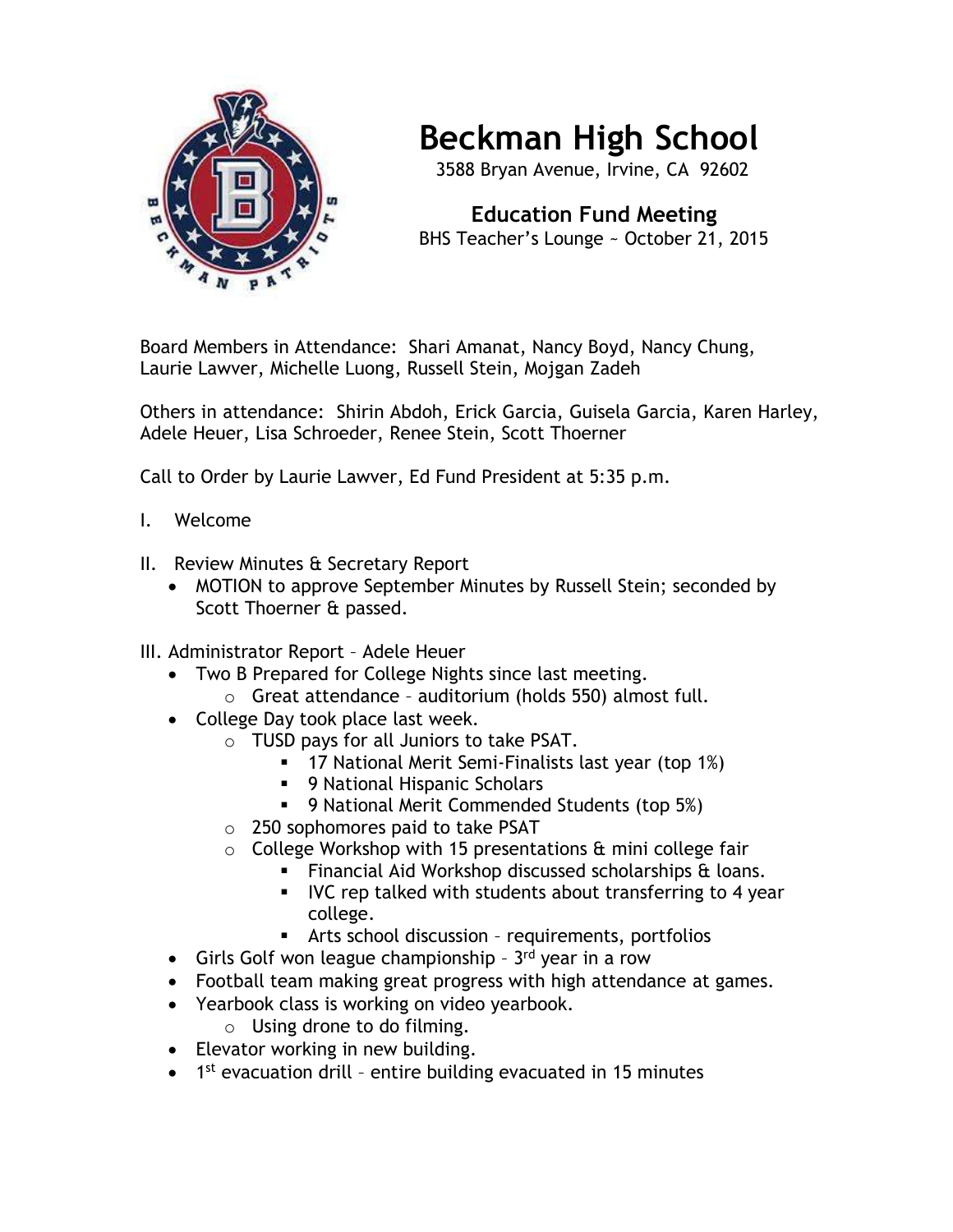- Synthetic field turf will be put on football field & all adjoining fields.
	- $\circ$  Hope to install in winter or spring at latest.
	- o Will enable more teams (soccer, lacrosse) to play at home.
	- $\circ$  No plans for permanent lighting at this time.
- Grand Opening of new building on Nov 12 at 10am.
- Report Card Night on Nov 19.
- Good progress on outdoor walkway. Plantings are in.
- DinoDash!! November 1.
- IV. President Report Laurie Lawver
	- Disseminating information
		- o Info must be reviewed by Laurie before being sent out.
	- Need Co-Chair for Allocations
		- $\circ$  Mojgan would be willing to help Shari in this area.
	- Funding for College Day for future events
		- o MOTION to provide \$150 annually for College Day refreshments by Nancy Boyd; seconded by Shari Amanat.
		- o Russell suggested passing budget at end of year for following school year.
	- Reminder for grant review/approvals monthly
		- o Mrs. Heuer will remind teachers at staff meetings.
- V. Treasurer Report Russell Stein
	- Russell distributed financial report.
	- Fall Pledge Drive was most successful this year.
	- Payment made for library furniture ~ \$29,000.
	- Money currently available  $\sim$  \$44,000.
	- Check request forms are in the Ed Fund box.

VI. Allocations Report – Shari Amanat

- Grant request from Stacy Colon, PE Department Chair
	- o \$2000 for projects for Physical Education for students with special needs, disabilities, & low level skills.
	- $\circ$  200+ students impacted 3 special ed classes at 4<sup>th</sup> period
	- o MOTION to pay for grant as submitted by Renee Stein; seconded by Nancy Chung & passed.
- Dec  $8 B$  Prepared for College  $9<sup>th</sup>$  grade
- Jan 14 Financial Aid Night
- March/April Out of State College Night

VII. Publicity Report

- Mojgan attended Staff Meeting on 9/16 to make teachers more aware of Ed Fund and to let them know about \$2000 departmental grants.
- Ed Fund Website Update
	- o Parent Resources tab is correct on website.
	- o Trying to have all meetings updated on BHS website